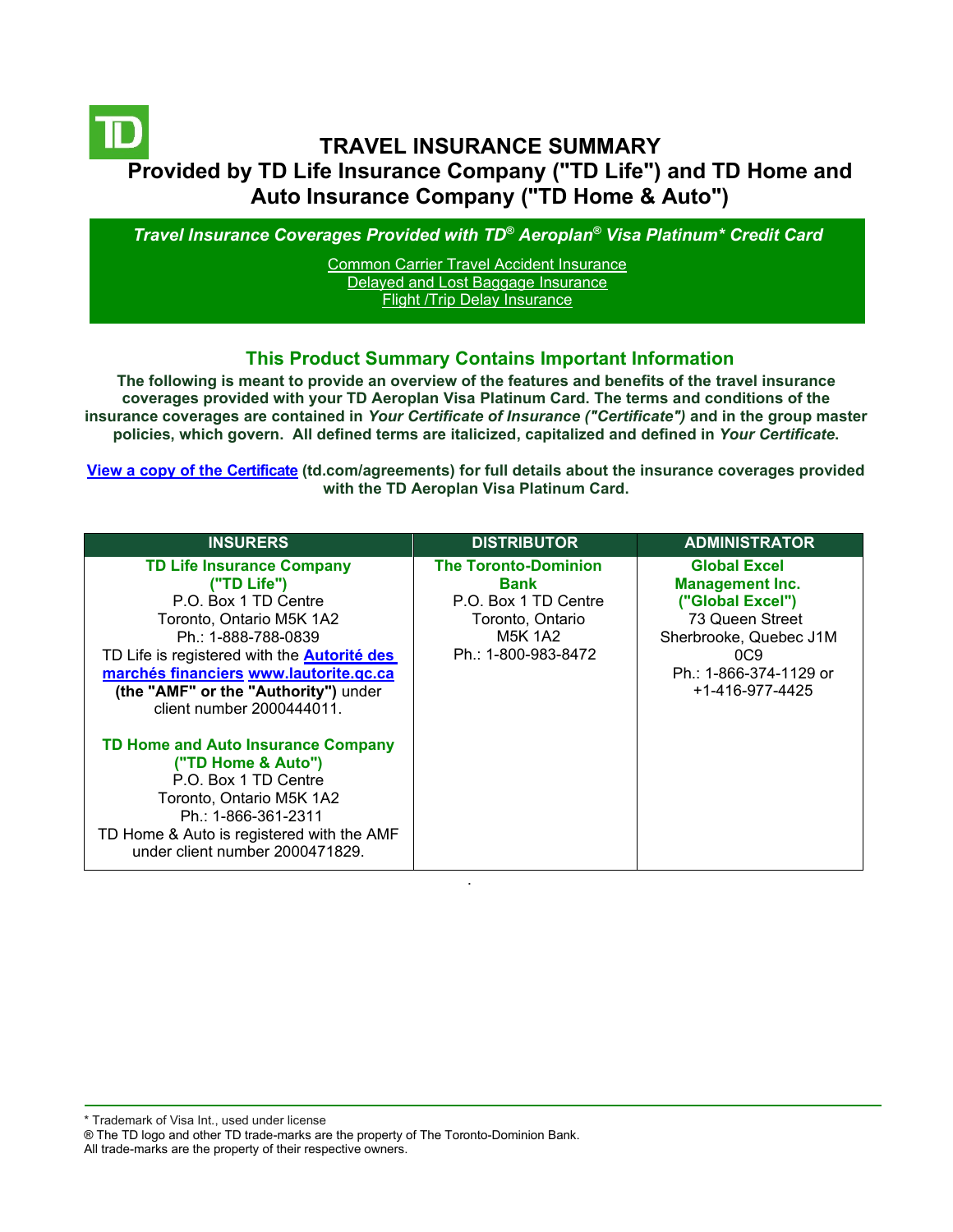

## **General Information You Need to Know**

The following is applicable to **all insurance coverages** provided with the TD Aeroplan Visa Platinum Card, unless otherwise specified*:*



**Complaint Handling:** For information about our complaint processing policy and where a complaint may be filed, please visit our Customer Service & Problem Resolution page at: **<https://www.tdinsurance.com/customer-service/problem-resolution>**.



**Misrepresentation:** *You* must be accurate and complete in *Your* dealings with the *Insurer* at all times. The *Insurer* will not pay a claim if *You*, any person insured under *Your Certificate* or anyone acting on *Your* behalf makes a misrepresentation, attempts to deceive or mislead the *Insurer*, or makes a fraudulent, false or exaggerated statement or claim.



**Cancellation:** Insurance coverages are considered canceled on the date the credit card account is closed. If, at any time, *You* don't want these insurance coverages, *You* can decide not to use them or contact *Your* credit card provider to apply for a different credit card with alternative insurance coverages.



**Cost:** Your TD Aeroplan Visa Platinum Card has an annual fee charged by your credit card provider. No additional fee will be charged for the insurance coverages provided with the TD Aeroplan Visa Platinum Card.



**Claims:** *You* must report *Your* claim to *Our Administrator* by calling 1-866-374-1129 no later than the following time limits after the date the covered event(s) occurred:

- **Common Carrier Travel Accident Insurance** 
	- o 30 days; refer to section 10 "How To Submit A Claim" for full details.
	- **Delayed and Lost Baggage Insurance** 
		- o 45 days; refer to section 8 " How To Submit A Claim" for full details.
- **Flight/Trip Delay Insurance** 
	- o 45 days; refer to section 7 " How To Submit A Claim" for full details.

Once *We* have approved the claim, *We* will notify *You* and payment will be made within 60 days. If the claim has been denied, *We* will inform *You* of the claim denial reasons within 60 days. *You* can appeal the decision by submitting new information to *Our Administrator*. For complete details, please see the applicable claims section (as listed above) in *Your Certificate.*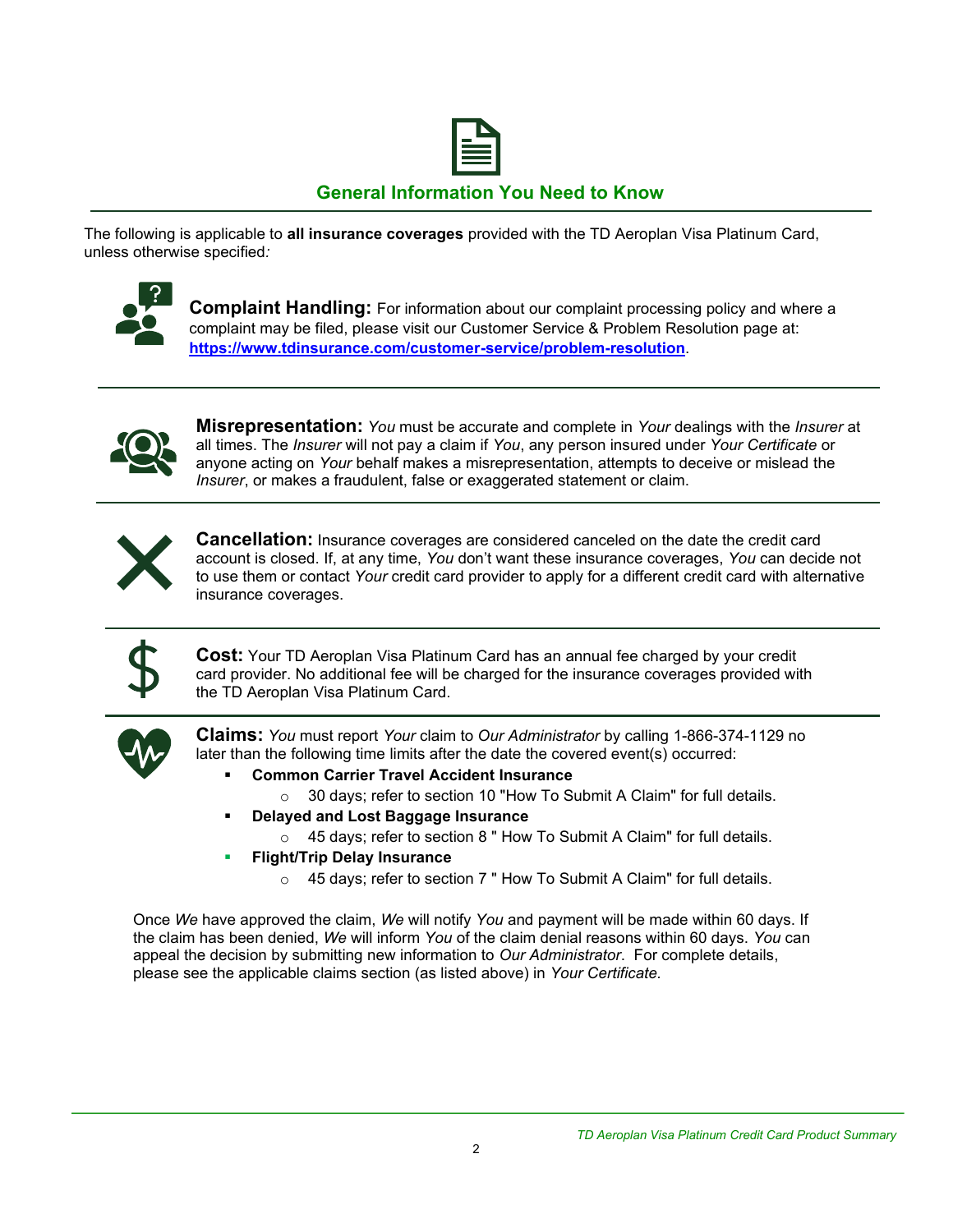## **General Information You Need to Know**

**Eligibility:**

| <b>Benefit</b>                                                                    | Who is Eligible                                                                                                                                                                                      | <b>Additional Eligibility Requirements</b>                                                                                                                              |
|-----------------------------------------------------------------------------------|------------------------------------------------------------------------------------------------------------------------------------------------------------------------------------------------------|-------------------------------------------------------------------------------------------------------------------------------------------------------------------------|
| <b>Common Carrier Accident</b><br>Insurance<br><b>Flight/Trip Delay Insurance</b> | <b>Primary Cardholder</b><br><b>Primary Cardholder's Spouse</b><br><b>Primary Cardholder's</b><br><b>Dependent Children</b><br><b>Additional Cardholder</b><br><b>Additional Cardholder's Spouse</b> | The credit card must be in<br>٠<br>good standing; and<br>The Insured Person must<br>٠<br>be a resident of<br>Canada: and<br>be able to provide<br>×<br>proof of travel. |
| Delayed and Lost Baggage<br><b>Insurance</b>                                      | <b>Primary Cardholder</b><br><b>Primary Cardholder's Spouse</b><br><b>Primary Cardholder's</b><br><b>Dependent Children</b><br><b>Additional Cardholder</b><br>Additional Cardholder's Spouse        | The credit card must be in<br>٠<br>good standing; and<br>The Covered Person must<br>٠<br>be a resident of<br>Canada; and<br>be able to provide proof of<br>travel.      |

**Note:** For full details, please see the "Eligibility" section and/or the definition of "*Insured Person*" in each *Certificate*.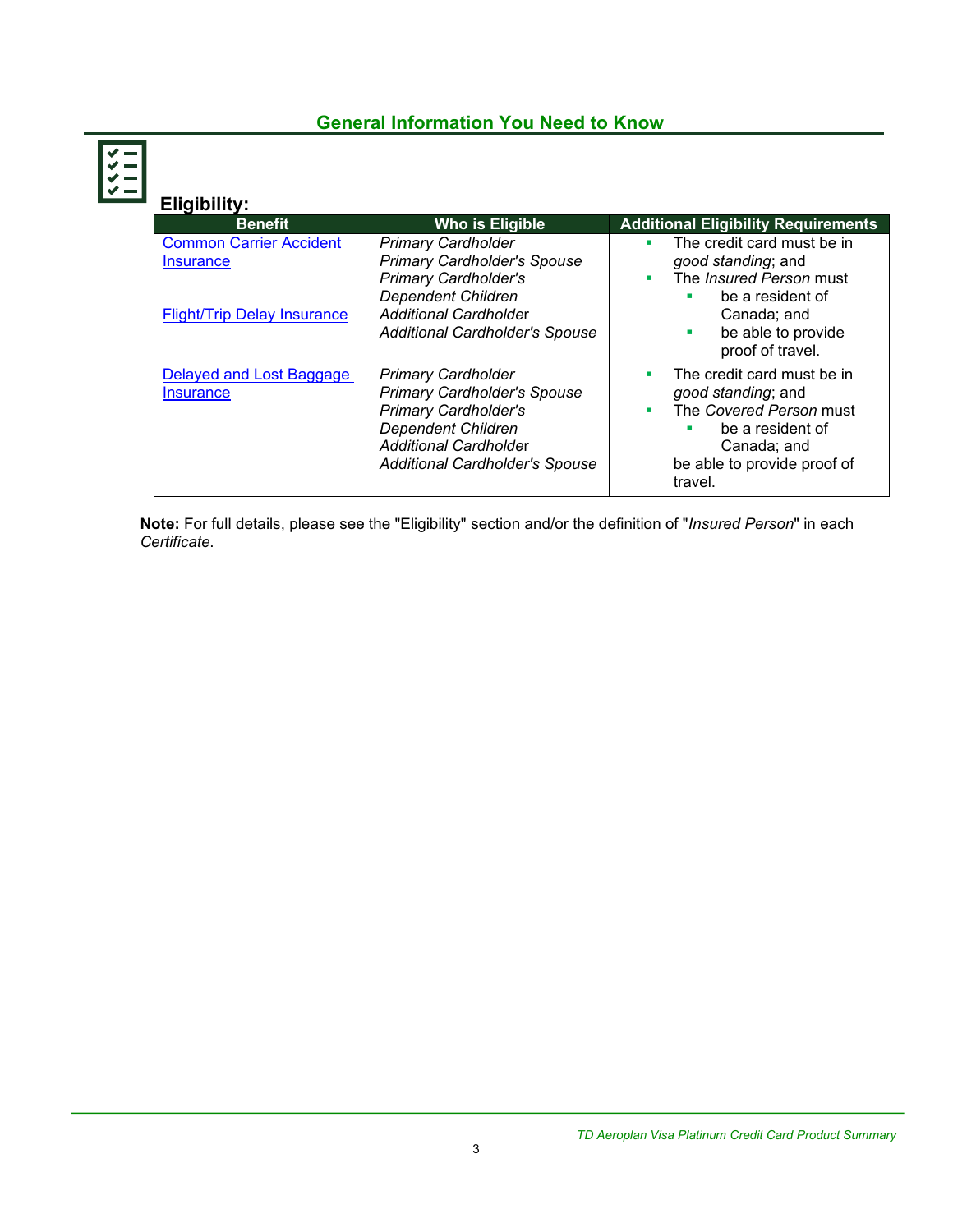<span id="page-3-0"></span>

## **Common Carrier Travel Accident Insurance**

*Issued by TD Life under Group Policy Number TGV009 (the "Policy") to The Toronto-Dominion Bank (the "Policyholder"). Global Excel provides Claims and Assistance services under the Group Policy.*

## **What is included in this coverage?**

Common Carrier Travel Accident Insurance provides travel coverage if the *Insured Person(s)* suffers a covered *Loss* arising from and occurring on a *Covered Trip* while travelling on a *Common Carrier*.

## **What are the benefits?**

| <b>Benefit</b>                                                                                                            | <b>Maximum Benefit Payable</b> |
|---------------------------------------------------------------------------------------------------------------------------|--------------------------------|
| Accidental Death or Dismemberment, Loss of Sight, Speech, or Hearing<br><b>Benefit</b>                                    |                                |
| Accidental Loss of Life                                                                                                   | Up to \$500,000                |
| Accidental Loss of Speech and Hearing                                                                                     | Up to \$500,000                |
| Accidental Loss of Both Hands or Both Feet or Sight of both Eyes or a<br>combination of Hand, a Foot, or Sight of One Eye | Up to \$500,000                |
| Accidental Loss of One Arm or Leg                                                                                         | Up to \$375,000                |
| Accidental Loss of One Hand or One Foot or Sight of One Eye                                                               | Up to \$333,350                |
| Accidental Loss of Speech or Hearing                                                                                      | Up to \$333,350                |
| Accidental Loss of Thumb and Index Finger of the same Hand                                                                | Up to \$166,650                |
| Paralysis - Quadriplegia (Complete paralysis of both upper and lower<br>limbs)                                            | Up to \$500,000                |
| Permanent Total Disability (Available only to Primary Cardholder and<br>Spouse)                                           |                                |
| Paralysis - Paraplegia (Complete paralysis of both lower limbs)                                                           | Up to \$500,000                |
| Paralysis - Hemiplegia (Complete paralysis of upper and lower limbs of<br>one of side of the body)                        | Up to \$500,000                |
| <b>Permanent Total Disability</b>                                                                                         | Up to \$500,000                |
| Coma                                                                                                                      | Up to \$500,000                |
| <b>Special Benefits</b>                                                                                                   |                                |
| <b>Family Transportation Benefit</b>                                                                                      | Up to \$5,000                  |
| <b>Repatriation Benefit</b>                                                                                               | Up to \$10,000                 |
| <b>Rehabilitation Benefit</b>                                                                                             | Up to \$10,000                 |

**Note:** If an *Insured Person* has multiple *Losses* as a result of one accident, only the single largest benefit amount applicable to the *Loss* suffered is payable.

## **What are the limitations and exclusions?**

This insurance contains limitations and exclusions (e.g., *Loss* resulting from suicide, attempted suicide or loss that is intentionally self-inflicted*, Loss* caused by declared or undeclared war, etc.).

For complete details, please see the "Exclusions" (Section 9) and "General Conditions" (Section 12) sections in *Your Certificate.*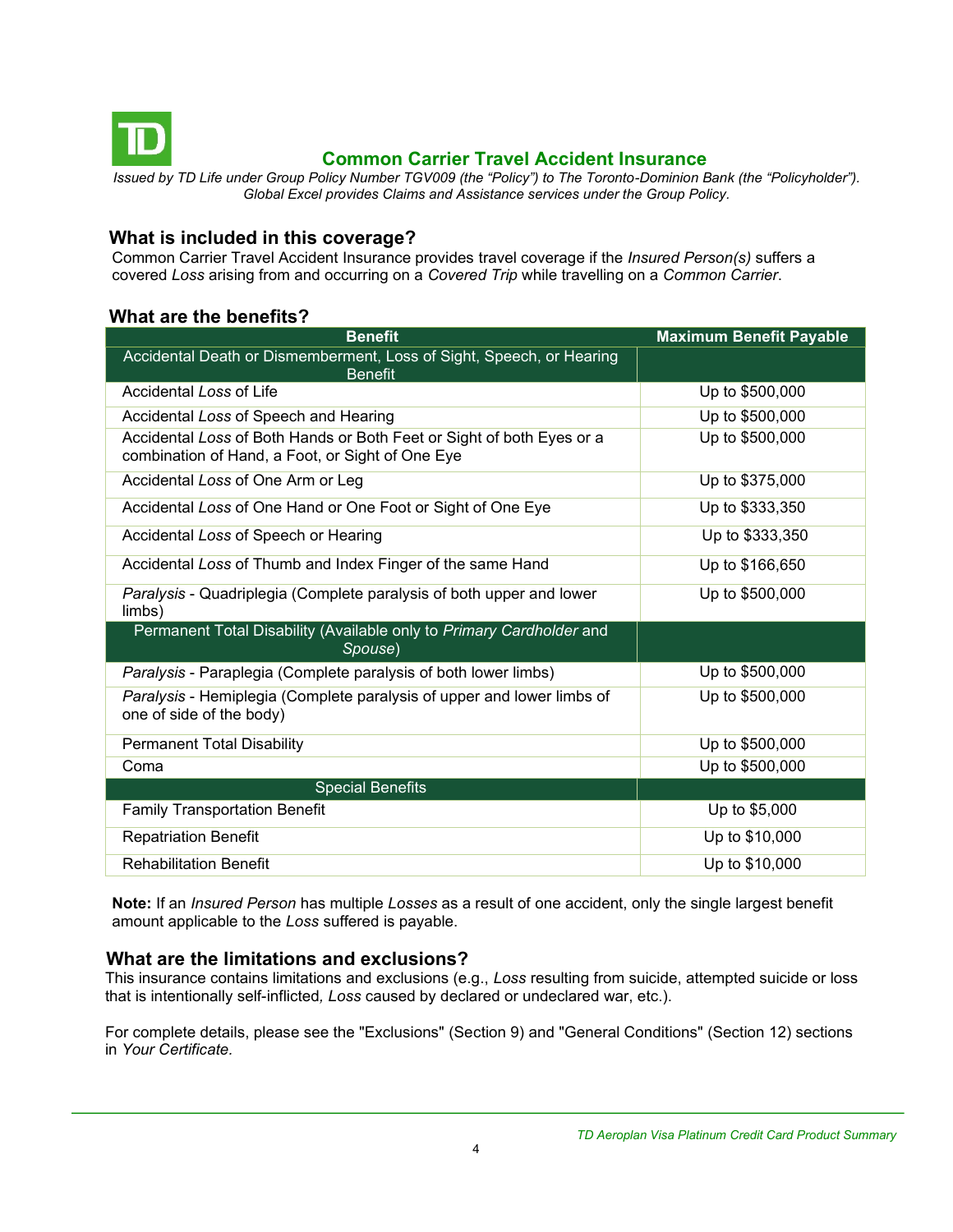<span id="page-4-0"></span>

## **Delayed and Lost Baggage Insurance**

*Issued by TD Home & Auto under Group Policy Number TDVB112008 (the "Policy") to The Toronto-Dominion Bank (the "Policyholder"). Global Excel provides Claims and Assistance services under the Group Policy.*

## **What is included in this coverage?**

Delayed and Lost Baggage Insurance provides financial protection if a traveler's baggage has been lost while on a *Covered Trip* or the baggage has been delayed upon arrival at the final destination.

## **What are the benefits?**

| <b>Benefit</b>         | <b>Maximum Benefit Payable</b>                                                                                                                              |
|------------------------|-------------------------------------------------------------------------------------------------------------------------------------------------------------|
| <b>Delayed Baggage</b> | For baggage delayed over 6 hours, up to \$1,000 of coverage per Covered<br>Person for the purchase of Essential Items, such as clothing and toiletries.     |
| Lost Baggage           | Up to \$1,000of coverage per Covered Person to reimburse You for the portion of<br>the replacement cost of personal property not covered by Common Carrier. |

**Note:** The total benefits payable for Delayed Baggage and Lost Baggage are subject to a maximum of \$1,000 per Covered Person per trip. To activate coverage, *You* must charge at least 75% of the Ticket cost to Your TD Credit Card. Coverage will be in force while baggage is in the custody of the Common Carrier.

## **What are the limitations and exclusions?**

This insurance contains limitations and exclusions. For example, no coverage is provided for:

- Expenses incurred more than ninety-six (96) hours after arriving at the *Final Destination* as shown on the *Ticket*
- Expenses incurred after the *Checked Baggage* is returned to the *Covered Person*
- Baggage not checked
- **EXED** Baggage held, seized, quarantined or destroyed by customs or a government agency
- Money
- **Securities**
- Credit cards and other negotiable instruments
- Tickets and documents or *Losses* occurring when the *Checked Baggage* is delayed on a *Covered Person's* return to their home province or territory of residence.

For complete details, please see the "Exclusion and Limitations" (Section 6) and "General Conditions" (Section 8) sections in *Your Certificate.*